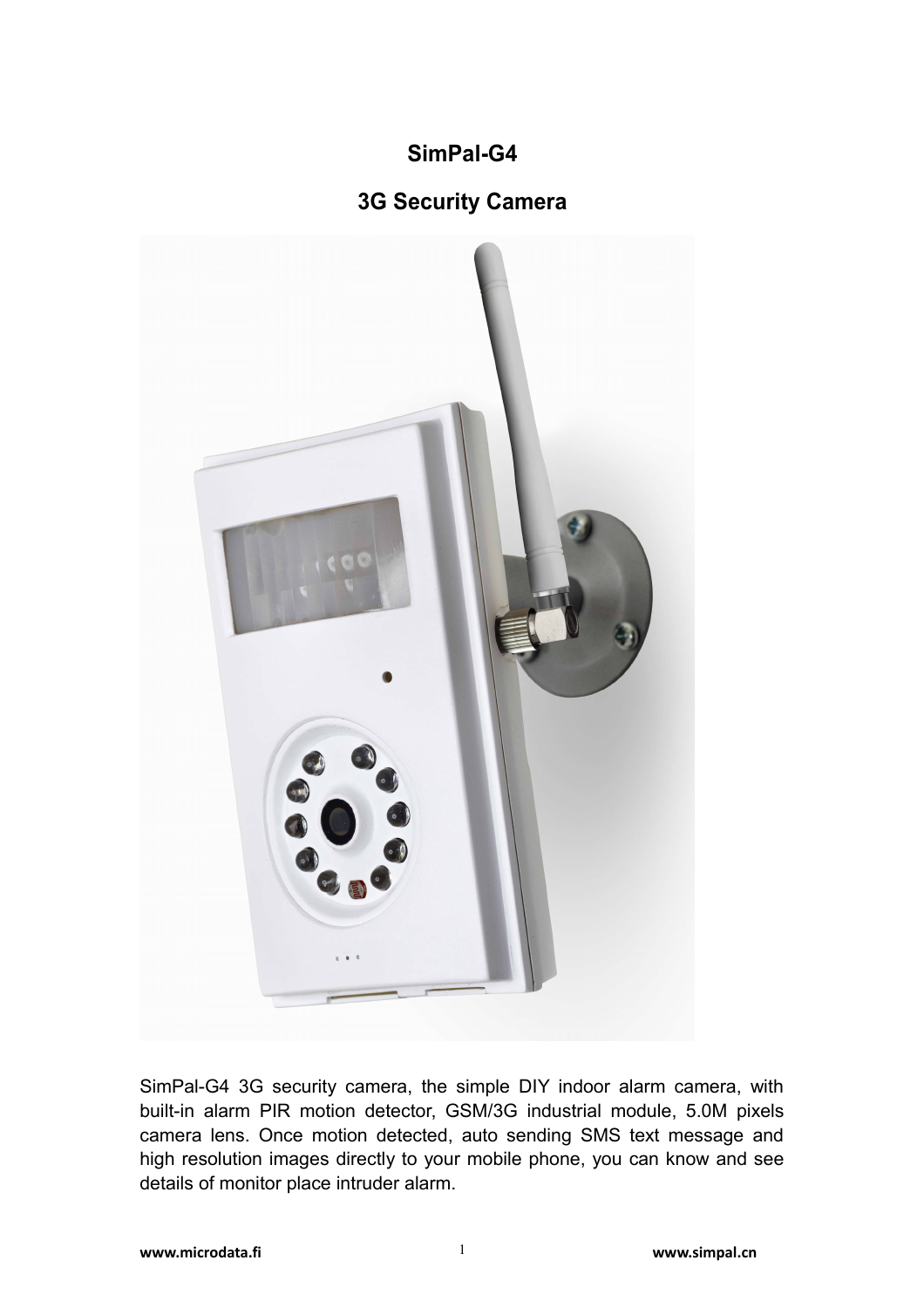Work as brain of home alarm system; connect up to 16pcs wireless sensor, such as wireless smoke detector, wireless PIR detector, wireless siren and remote control etc accessories. Any sensor trigger, auto sending SMS or images alert to your mobile phone. Latest FSK wireless technology guarantees better wireless sensor connection.

It can be widely use at home, warehouse, summer house, store, boat etc place. No WIFI or internet request of monitoring place, easy move the camera anywhere without extra configuring.

#### **High resolution alarm images**

SimPal-G4 will sending high resolution images to your mobile phone, easy receive and see alert details of your monitor place. Up to 5 HD images send in one MMS or email, clearly see intruder motion in 5 time intervals.

#### **Multi-ways alarm**

With built-in GSM/3G module, camera can be sending SMS, MMS, email or make calling to alarm; also can store extra 4 users number at camera, sending alert information to all users at the same time.

#### **Mulit-protect mode**

SimPal-G4 come with built-in PIR motion detector, it will alarm once motion detected in front the camera place; Temperature sensor attached on camera, SMS alert once environment rapid change, such as fire accident. Connect up to 16pcs wireless sensor, such as wireless door magnetic, wireless PIR detector, wireless smoke detector etc, works as brain of full-set home alarm system.

#### **Easy use and install**

SimPal-G4 extremely easy installing, remove battery cover, install SIM card and connect the power adaptor, then its available working for you. IOS and Android application available now, easy control the camera in your smartphone.



IOS Application